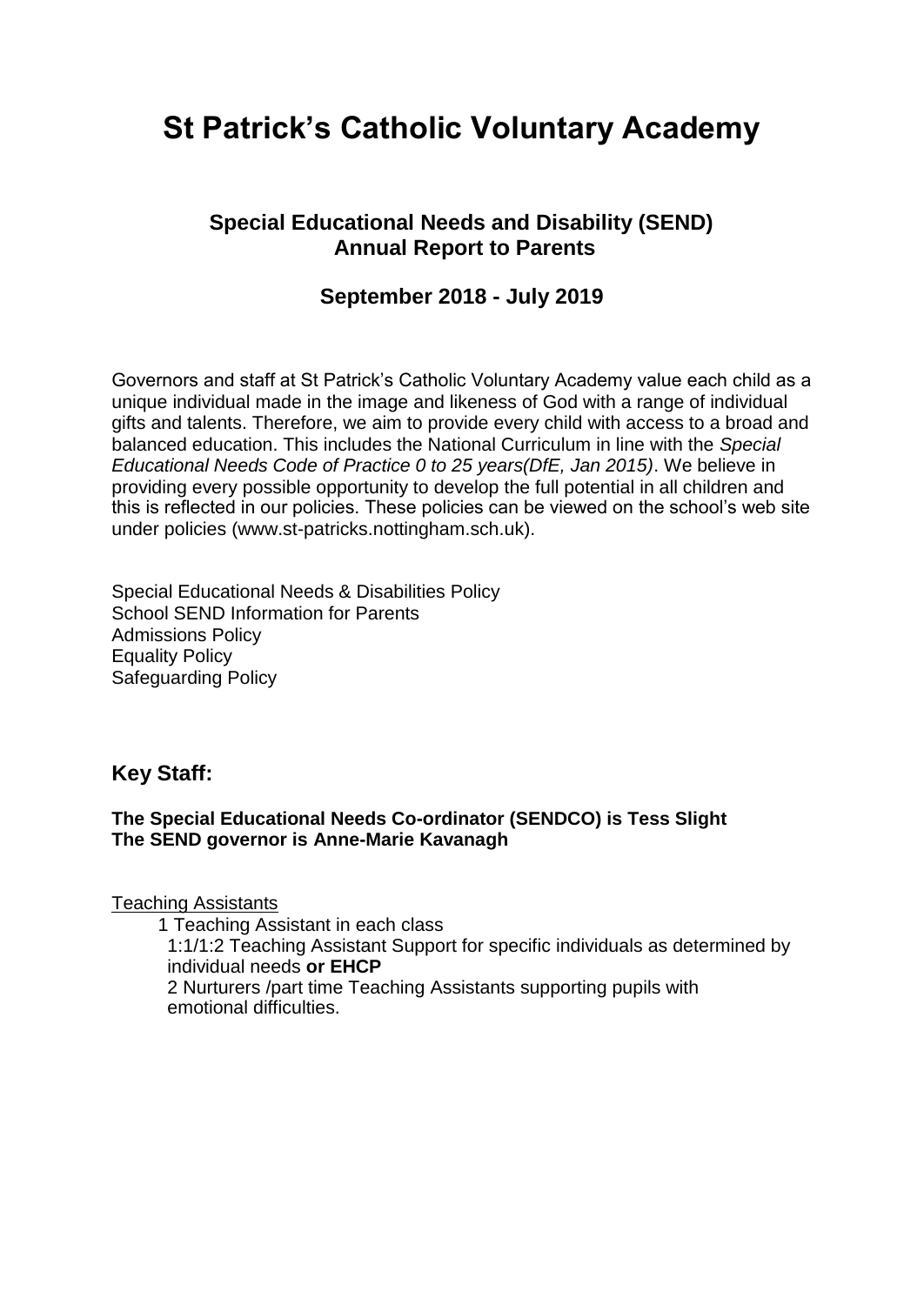## **Number of Pupils with SEND:**

| Date end of<br>academic year | Pupils on roll               | <b>SEND support</b> | Statement/EHCP | Total       |
|------------------------------|------------------------------|---------------------|----------------|-------------|
| 2015/2016                    | 218                          | 30 (13.7%)          | 1(0.45%)       | 31 (14.2%)  |
| 2016/17                      | 234                          | 35 (14.95%)         | $(0.3\%)$      | 36 (5.38%)  |
| 2017/18                      | 241 (Incl. 30)<br>F1 pupils) | 25 (10.34%)         | $0(0\%)$       | 25 (10.34%) |
| 2018/19                      | 226                          | 24 (10.6%)          | $(0.4\%)$      | 25 (11.06%) |

At the end of the academic year 2016/17 the pupil with an **EHCP** transferred to a Special School.

One pupil was diagnosed with epilepsy and the impact on her education was so significant that a Home Tutor was arranged for two mornings and by the end of the year she was able to attend for some sessions in school with the tutor. This role has now been allocated to a Teaching Assistant and an application for HLN funding was submitted but not granted.

The number of SEN children decreased from 2016/17 to 2017/18 as when the register was reviewed a number of pupils were not getting additional support and therefore no longer needed to be on the register but remain closely monitored by staff. There needs were not SEND needs but underachievement or EAL related.

Within the **SEN Support list** pupils have **Provision Maps** which set out the level of support and the interventions required. We have 4 pupils receiving **HLN funding.** 

An EHC was granted for 1 pupil in August 2018.

### **Progress of Pupils with SEND**

Pupils who are currently receiving SEND support have made progress towards their individual targets. We know this because meetings are held with parents, the SENDCO and other professionals including staff from the Nottingham City Local Authority Learning Support, Behaviour Support, Educational Psychology Teams, Health, and Speech and Language Therapists to review previous targets and set new ones.

An application for an EHCP assessment for 1 pupil with significant needs was submitted and a PCR was held. The decision was made to grant an EHCP in August 2018.

Staff use the EAZMAG assessment tool to provide summative data on a half termly basis. This is used for all pupils as there is provision to assess SEND pupils on P Levels or on the curriculum for a lower year group if required.

#### **Effectiveness of Provision**

Provision for SEND pupils is monitored by the SENDCO. There are regular meetings and reviews with parents, staff and external agencies to monitor the academic and pastoral progress of key SEND pupils. Where needs are identified an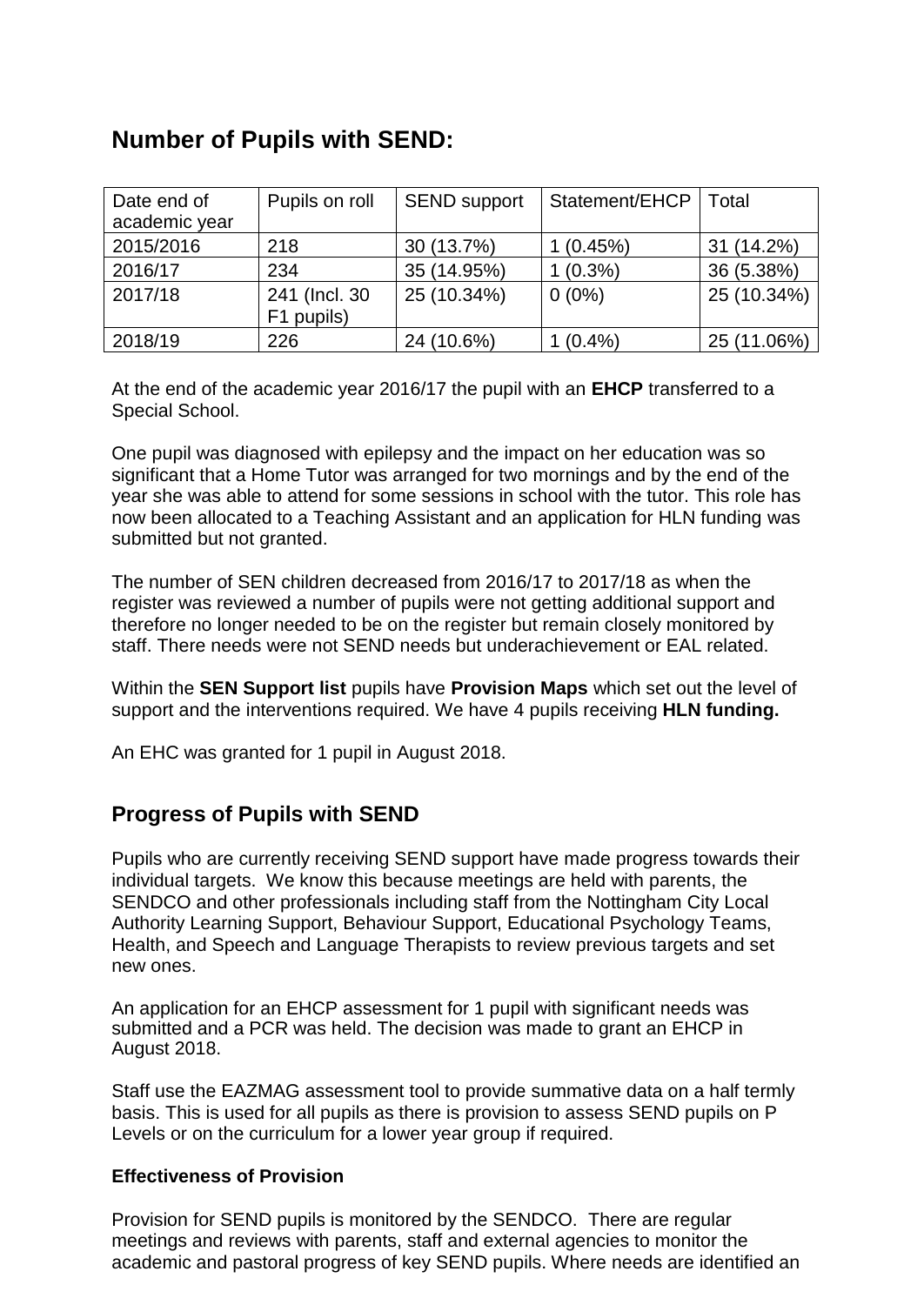intervention is arranged and teaching staff complete intervention grids for their classes. These are shared, discussed and reviewed at Staff Meetings throughout the year.

We are continuing to develop our school provision maps and intervention grids as well as how we evaluate the school's provision to make sure it meets the needs of individual pupils, the school improvement targets and is value for money.

School has a bank of resources and interventions in use to support pupil progress as required and delivered in small groups or 1:1. These include:

**NUMICON**  Social Stories Gross Motor Skills Programme Social Skills Programme ELSA Support

Etc. This is not an exhaustive list

### **Training**

Our teachers and teaching assistants have received training to enable them to meet the needs of individual children. In addition to this St Patrick's has 'traded service' agreements with the Local Authority's Autism, Learning, Behaviour and Educational Psychologist teams who are brought in to support, train and advise staff in a range of specialist SEND areas.

This year training has included:

- First Aid
- Running record reading training
- Reading recovery training
- Precision Teaching Training
- Emotion Coaching
- Attachment Awareness Training
- Autism Awareness Training
- HLN bid writing training
- Routes to Inclusion
- SEND as an OFSTED focus
- Pre-Key Stage Standards assessment training
- Supporting pupils with ASD in maths

As part of the school's SEND provision some pupils and their families have been supported through the Common Assessment Framework (CAF) process. This enables needs to be identified, outcomes set and an action plan formulated with the support of outside agencies involved with the family. This is reviewed regularly at multi agency meetings with the family. Currently there are no open CAFs in school.

#### **SEND Funding**

St Patrick's ensures funding is made available from the school's budget to meet the individual needs of pupils as required. This has included: teaching assistant support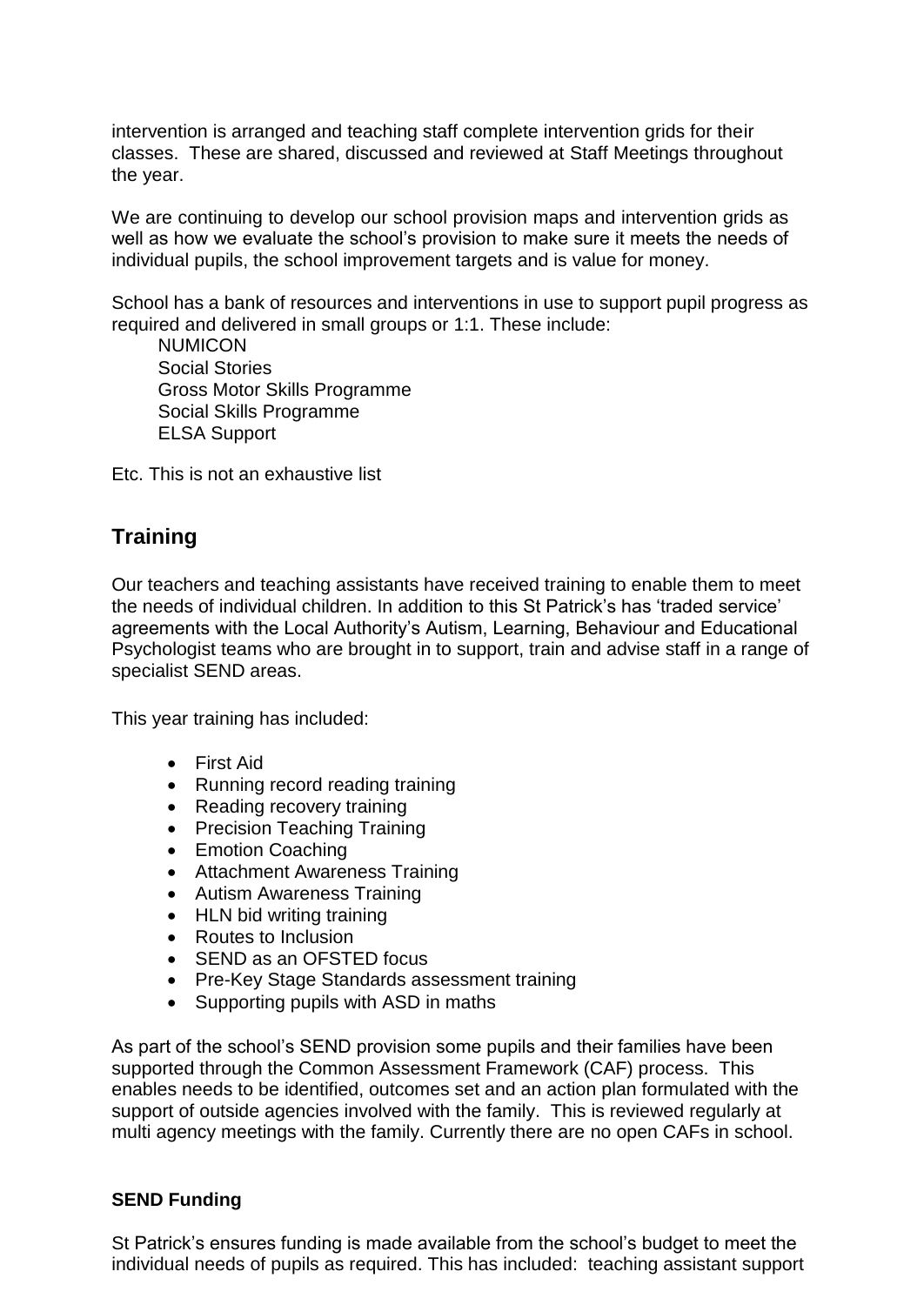in class, 1 to 1, or in groups, small group teaching, speech and language interventions, social and communication skills and support, play time and lunch time adult support, purchasing of specialist resources, staff training, 'traded services' from the local authority, etc

In addition to the general SEND budget application is made to the Local Authority for High Level Need Funding for pupils that require high levels of specialist and/or 1 to 1 support. 3 requests were made in this year and 1 of them were granted. 3 carried on from the previous year and are due to rebid next year.

### **Disability and Access**

The school's admission policy and disability access plans reflect our commitment to St Patrick's being an 'inclusive' school. The Accessibility Plan has been prepared and was reviewed in detail during the Academic Year 2018/19.

### **Communicating with Parents**

All parents of pupils with significant SEND needs have review meetings with the SENDCO and other professional support agencies usually in the Autumn and Spring Terms. Parents are given advance notice of these meetings. A copy of the minutes is sent to all who were invited to attend. We aim to work collaboratively with parents to enable them to receive the best support for their children.

In addition, parents of all pupils are given the opportunity to discuss progress with their child's class teacher at Parents' evenings and they receive a formal report once a year. Parents can also discuss any concerns, by appointment, with the class teacher and/or SENDCO particularly if they have concerns or there is a need to review provision or targets more frequently. In addition to this parents are invited to termly parents evenings to discuss their child's progres.